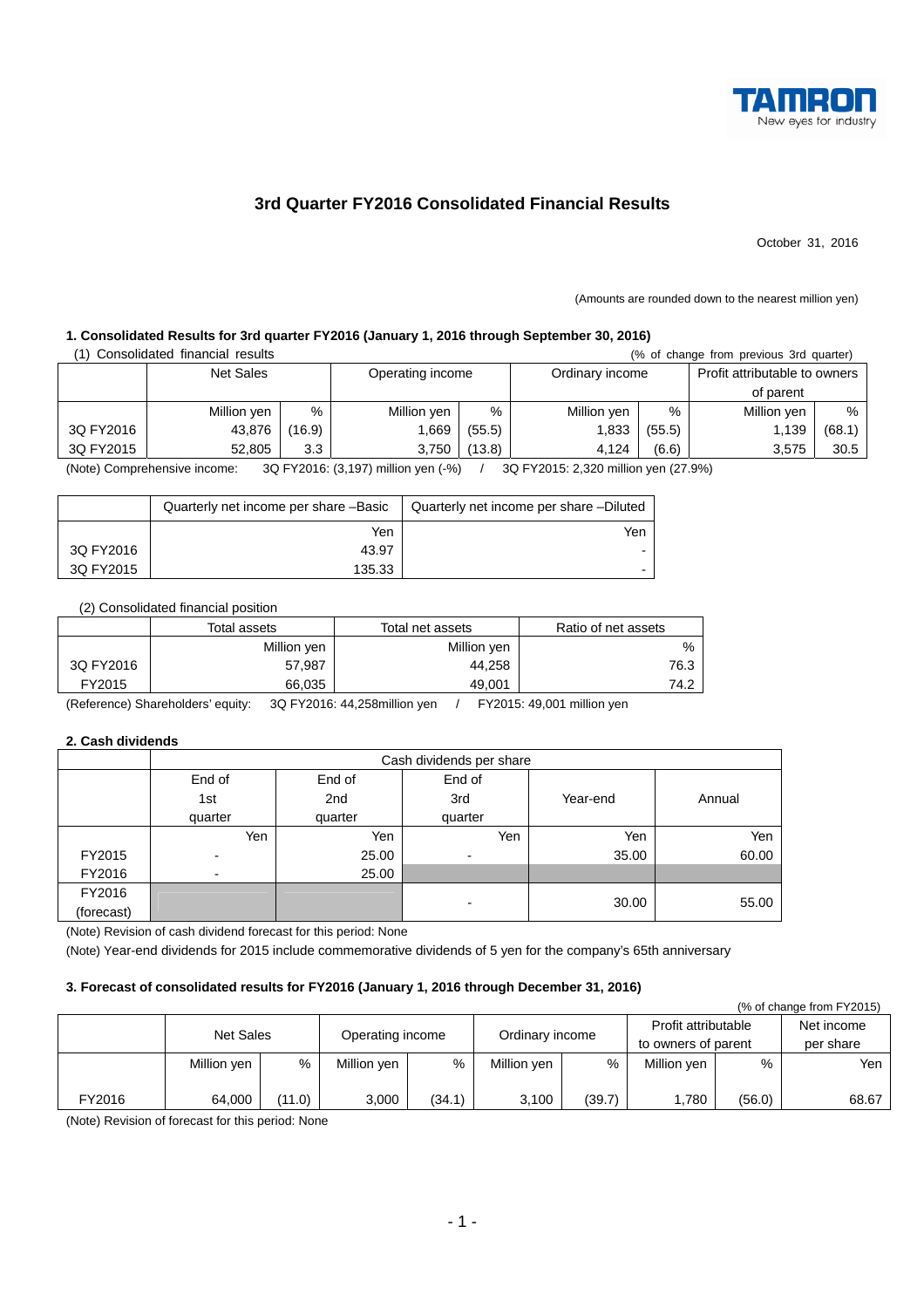

## **Consolidated financial statements**

(1) Consolidated balance sheets

| FY2015<br>3rd quarter FY2016<br>(As of December 31, 2015)<br>(As of September 30, 2016)<br>Assets<br><b>Current assets</b><br>14,192<br>Cash and deposits<br>Notes and accounts receivable - trade<br>15,804<br>Finished goods<br>8,170<br>3,209<br>Work in process<br>Raw materials and supplies<br>1,495<br>Deferred tax assets<br>656<br>Other<br>1,422<br>Allowance for doubtful accounts<br>(31)<br>44,920<br>Total current assets<br>Non-current assets<br>Property, plant and equipment<br><b>Buildings and structures</b><br>13,529<br>Accumulated depreciation<br>(6, 754)<br>6,774<br>Buildings and structures, net<br>Machinery, equipment and vehicles<br>20,050<br>Accumulated depreciation<br>(13, 726)<br>6,324<br>Machinery, equipment and vehicles, net<br>Tools, furniture and fixtures<br>18,806<br>Accumulated depreciation<br>(16, 464)<br>Tools, furniture and fixtures, net<br>2,342<br>1,057<br>Land<br>Other<br>711<br>17,209<br>Total property, plant and equipment<br>Intangible assets<br>804<br>Investments and other assets<br>Investment securities<br>2,330<br>1,916<br>Deferred tax assets<br>435<br>Other<br>406<br>Allowance for doubtful accounts<br>(72)<br>3,100<br>Total investments and other assets<br>Total non-current assets<br>21,114 |                     |        | (Amount: millions of yen) |
|------------------------------------------------------------------------------------------------------------------------------------------------------------------------------------------------------------------------------------------------------------------------------------------------------------------------------------------------------------------------------------------------------------------------------------------------------------------------------------------------------------------------------------------------------------------------------------------------------------------------------------------------------------------------------------------------------------------------------------------------------------------------------------------------------------------------------------------------------------------------------------------------------------------------------------------------------------------------------------------------------------------------------------------------------------------------------------------------------------------------------------------------------------------------------------------------------------------------------------------------------------------------------------|---------------------|--------|---------------------------|
|                                                                                                                                                                                                                                                                                                                                                                                                                                                                                                                                                                                                                                                                                                                                                                                                                                                                                                                                                                                                                                                                                                                                                                                                                                                                                    |                     |        |                           |
|                                                                                                                                                                                                                                                                                                                                                                                                                                                                                                                                                                                                                                                                                                                                                                                                                                                                                                                                                                                                                                                                                                                                                                                                                                                                                    |                     |        |                           |
|                                                                                                                                                                                                                                                                                                                                                                                                                                                                                                                                                                                                                                                                                                                                                                                                                                                                                                                                                                                                                                                                                                                                                                                                                                                                                    |                     |        |                           |
|                                                                                                                                                                                                                                                                                                                                                                                                                                                                                                                                                                                                                                                                                                                                                                                                                                                                                                                                                                                                                                                                                                                                                                                                                                                                                    |                     |        |                           |
|                                                                                                                                                                                                                                                                                                                                                                                                                                                                                                                                                                                                                                                                                                                                                                                                                                                                                                                                                                                                                                                                                                                                                                                                                                                                                    |                     |        | 14,132                    |
|                                                                                                                                                                                                                                                                                                                                                                                                                                                                                                                                                                                                                                                                                                                                                                                                                                                                                                                                                                                                                                                                                                                                                                                                                                                                                    |                     |        | 11,660                    |
|                                                                                                                                                                                                                                                                                                                                                                                                                                                                                                                                                                                                                                                                                                                                                                                                                                                                                                                                                                                                                                                                                                                                                                                                                                                                                    |                     |        | 7,810                     |
|                                                                                                                                                                                                                                                                                                                                                                                                                                                                                                                                                                                                                                                                                                                                                                                                                                                                                                                                                                                                                                                                                                                                                                                                                                                                                    |                     |        | 2,844                     |
|                                                                                                                                                                                                                                                                                                                                                                                                                                                                                                                                                                                                                                                                                                                                                                                                                                                                                                                                                                                                                                                                                                                                                                                                                                                                                    |                     |        | 884                       |
|                                                                                                                                                                                                                                                                                                                                                                                                                                                                                                                                                                                                                                                                                                                                                                                                                                                                                                                                                                                                                                                                                                                                                                                                                                                                                    |                     |        | 715                       |
|                                                                                                                                                                                                                                                                                                                                                                                                                                                                                                                                                                                                                                                                                                                                                                                                                                                                                                                                                                                                                                                                                                                                                                                                                                                                                    |                     |        | 1,380                     |
|                                                                                                                                                                                                                                                                                                                                                                                                                                                                                                                                                                                                                                                                                                                                                                                                                                                                                                                                                                                                                                                                                                                                                                                                                                                                                    |                     |        | (26)                      |
|                                                                                                                                                                                                                                                                                                                                                                                                                                                                                                                                                                                                                                                                                                                                                                                                                                                                                                                                                                                                                                                                                                                                                                                                                                                                                    |                     |        | 39,402                    |
|                                                                                                                                                                                                                                                                                                                                                                                                                                                                                                                                                                                                                                                                                                                                                                                                                                                                                                                                                                                                                                                                                                                                                                                                                                                                                    |                     |        |                           |
|                                                                                                                                                                                                                                                                                                                                                                                                                                                                                                                                                                                                                                                                                                                                                                                                                                                                                                                                                                                                                                                                                                                                                                                                                                                                                    |                     |        |                           |
|                                                                                                                                                                                                                                                                                                                                                                                                                                                                                                                                                                                                                                                                                                                                                                                                                                                                                                                                                                                                                                                                                                                                                                                                                                                                                    |                     |        | 12,684                    |
|                                                                                                                                                                                                                                                                                                                                                                                                                                                                                                                                                                                                                                                                                                                                                                                                                                                                                                                                                                                                                                                                                                                                                                                                                                                                                    |                     |        | (6,768)                   |
|                                                                                                                                                                                                                                                                                                                                                                                                                                                                                                                                                                                                                                                                                                                                                                                                                                                                                                                                                                                                                                                                                                                                                                                                                                                                                    |                     |        | 5,915                     |
|                                                                                                                                                                                                                                                                                                                                                                                                                                                                                                                                                                                                                                                                                                                                                                                                                                                                                                                                                                                                                                                                                                                                                                                                                                                                                    |                     |        | 18,088                    |
|                                                                                                                                                                                                                                                                                                                                                                                                                                                                                                                                                                                                                                                                                                                                                                                                                                                                                                                                                                                                                                                                                                                                                                                                                                                                                    |                     |        | (12, 807)                 |
|                                                                                                                                                                                                                                                                                                                                                                                                                                                                                                                                                                                                                                                                                                                                                                                                                                                                                                                                                                                                                                                                                                                                                                                                                                                                                    |                     |        | 5,281                     |
|                                                                                                                                                                                                                                                                                                                                                                                                                                                                                                                                                                                                                                                                                                                                                                                                                                                                                                                                                                                                                                                                                                                                                                                                                                                                                    |                     |        | 18,340                    |
|                                                                                                                                                                                                                                                                                                                                                                                                                                                                                                                                                                                                                                                                                                                                                                                                                                                                                                                                                                                                                                                                                                                                                                                                                                                                                    |                     |        | (16, 340)                 |
|                                                                                                                                                                                                                                                                                                                                                                                                                                                                                                                                                                                                                                                                                                                                                                                                                                                                                                                                                                                                                                                                                                                                                                                                                                                                                    |                     |        | 1,999                     |
|                                                                                                                                                                                                                                                                                                                                                                                                                                                                                                                                                                                                                                                                                                                                                                                                                                                                                                                                                                                                                                                                                                                                                                                                                                                                                    |                     |        | 1,023                     |
|                                                                                                                                                                                                                                                                                                                                                                                                                                                                                                                                                                                                                                                                                                                                                                                                                                                                                                                                                                                                                                                                                                                                                                                                                                                                                    |                     |        | 858                       |
|                                                                                                                                                                                                                                                                                                                                                                                                                                                                                                                                                                                                                                                                                                                                                                                                                                                                                                                                                                                                                                                                                                                                                                                                                                                                                    |                     |        | 15,078                    |
|                                                                                                                                                                                                                                                                                                                                                                                                                                                                                                                                                                                                                                                                                                                                                                                                                                                                                                                                                                                                                                                                                                                                                                                                                                                                                    |                     |        | 731                       |
|                                                                                                                                                                                                                                                                                                                                                                                                                                                                                                                                                                                                                                                                                                                                                                                                                                                                                                                                                                                                                                                                                                                                                                                                                                                                                    |                     |        |                           |
|                                                                                                                                                                                                                                                                                                                                                                                                                                                                                                                                                                                                                                                                                                                                                                                                                                                                                                                                                                                                                                                                                                                                                                                                                                                                                    |                     |        |                           |
|                                                                                                                                                                                                                                                                                                                                                                                                                                                                                                                                                                                                                                                                                                                                                                                                                                                                                                                                                                                                                                                                                                                                                                                                                                                                                    |                     |        | 518                       |
|                                                                                                                                                                                                                                                                                                                                                                                                                                                                                                                                                                                                                                                                                                                                                                                                                                                                                                                                                                                                                                                                                                                                                                                                                                                                                    |                     |        | 421                       |
|                                                                                                                                                                                                                                                                                                                                                                                                                                                                                                                                                                                                                                                                                                                                                                                                                                                                                                                                                                                                                                                                                                                                                                                                                                                                                    |                     |        | (82)                      |
|                                                                                                                                                                                                                                                                                                                                                                                                                                                                                                                                                                                                                                                                                                                                                                                                                                                                                                                                                                                                                                                                                                                                                                                                                                                                                    |                     |        | 2,774                     |
|                                                                                                                                                                                                                                                                                                                                                                                                                                                                                                                                                                                                                                                                                                                                                                                                                                                                                                                                                                                                                                                                                                                                                                                                                                                                                    |                     |        | 18,585                    |
|                                                                                                                                                                                                                                                                                                                                                                                                                                                                                                                                                                                                                                                                                                                                                                                                                                                                                                                                                                                                                                                                                                                                                                                                                                                                                    | <b>Total assets</b> | 66,035 | 57,987                    |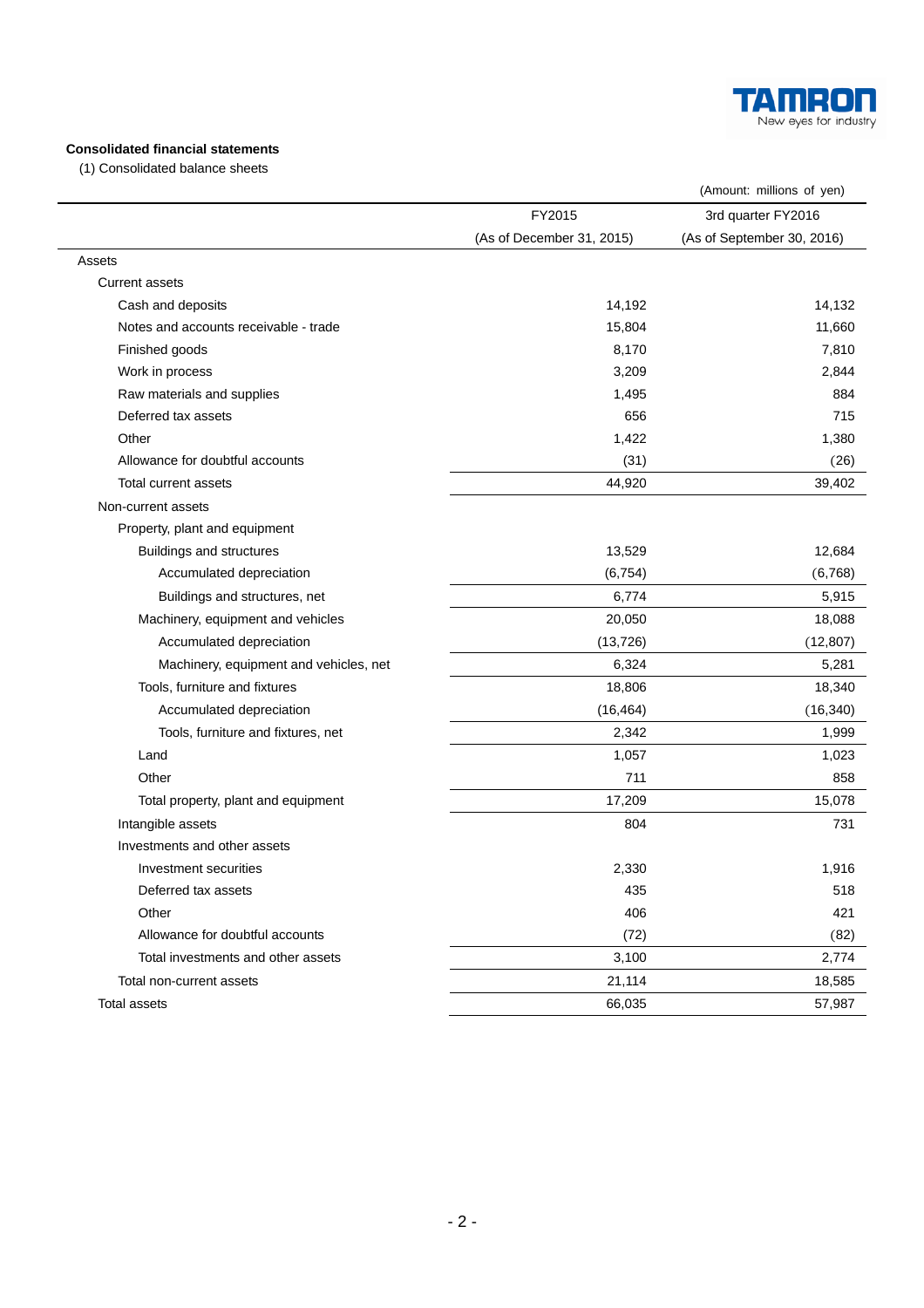

|                                                       |                           | (Amount: millions of yen)  |
|-------------------------------------------------------|---------------------------|----------------------------|
|                                                       | FY2015                    | 3rd quarter FY2016         |
|                                                       | (As of December 31, 2015) | (As of September 30, 2016) |
| Liabilities                                           |                           |                            |
| <b>Current liabilities</b>                            |                           |                            |
| Accounts payable - trade                              | 5,285                     | 3,564                      |
| Short-term loans payable                              | 3,154                     | 3,163                      |
| Accrued expenses                                      | 3,757                     | 3,096                      |
| Income taxes payable                                  | 603                       | 275                        |
| Other                                                 | 1,793                     | 1,075                      |
| <b>Total current liabilities</b>                      | 14,594                    | 11,175                     |
| Non-current liabilities                               |                           |                            |
| Long-term loans payable                               | 881                       | 910                        |
| Net defined benefit liability                         | 1,495                     | 1,586                      |
| Other                                                 | 62                        | 57                         |
| Total non-current liabilities                         | 2,439                     | 2,553                      |
| <b>Total liabilities</b>                              | 17,033                    | 13,729                     |
| Net assets                                            |                           |                            |
| Shareholders' equity                                  |                           |                            |
| Capital stock                                         | 6,923                     | 6,923                      |
| Capital surplus                                       | 7,432                     | 7,432                      |
| Retained earnings                                     | 30,187                    | 29,781                     |
| Treasury shares                                       | (53)                      | (53)                       |
| Total shareholders' equity                            | 44,489                    | 44,082                     |
| Accumulated other comprehensive income                |                           |                            |
| Valuation difference on available-for-sale securities | 445                       | 238                        |
| Foreign currency translation adjustment               | 4,260                     | 91                         |
| Remeasurements of defined benefit plans               | (194)                     | (154)                      |
| Total accumulated other comprehensive income          | 4,512                     | 175                        |
| Total net assets                                      | 49,001                    | 44,258                     |
| Total liabilities and net assets                      | 66,035                    | 57,987                     |

÷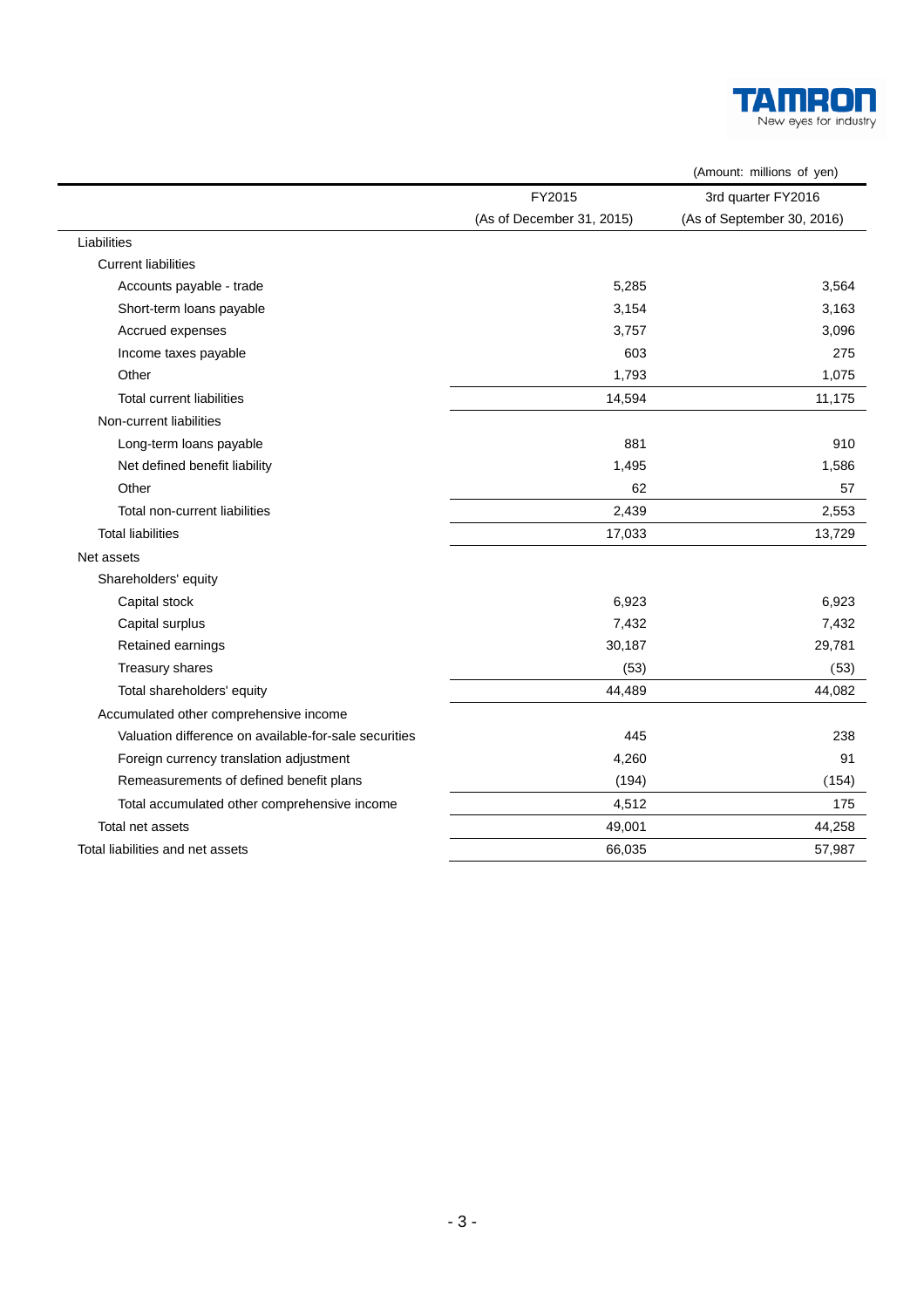

### (2) Consolidated Statements of income

|                                                   |                                              | (Amount: millions of yen)                    |
|---------------------------------------------------|----------------------------------------------|----------------------------------------------|
|                                                   | 3rd quarter FY2015                           | 3rd quarter FY2016                           |
|                                                   | (January 1, 2015 through September 30, 2015) | (January 1, 2016 through September 30, 2016) |
| Net sales                                         | 52,805                                       | 43,876                                       |
| Cost of sales                                     | 35,869                                       | 29,920                                       |
| Gross profit                                      | 16,936                                       | 13,955                                       |
| Selling, general and administrative expenses      | 13,185                                       | 12,285                                       |
| Operating income                                  | 3,750                                        | 1,669                                        |
| Non-operating income                              |                                              |                                              |
| Interest income                                   | 23                                           | 25                                           |
| Dividend income                                   | 30                                           | 22                                           |
| Foreign exchange income                           | 238                                          | 95                                           |
| Subsidy income                                    | 63                                           | 35                                           |
| Other                                             | 193                                          | 120                                          |
| Total non-operating income                        | 550                                          | 299                                          |
| Non-operating expenses                            |                                              |                                              |
| Interest expenses                                 | 34                                           | 30                                           |
| Loss on retirement of non-current assets          | 87                                           | 74                                           |
| Loss on abandonment of inventories                | 38                                           | 15                                           |
| Other                                             | 15                                           | 14                                           |
| Total non-operating expenses                      | 176                                          | 135                                          |
| Ordinary income                                   | 4,124                                        | 1,833                                        |
| Extraordinary income                              |                                              |                                              |
| Insurance income                                  | 99                                           |                                              |
| Gain on bargain purchase                          | 653                                          |                                              |
| Total extraordinary income                        | 753                                          |                                              |
| <b>Extraordinary losses</b>                       |                                              |                                              |
| Loss on valuation of investment securities        |                                              | 77                                           |
| Total extraordinary losses                        |                                              | 77                                           |
| Income before income taxes and minority interests | 4,877                                        | 1,756                                        |
| Income taxes                                      | 1,301                                        | 616                                          |
| Profit                                            | 3,575                                        | 1,139                                        |
| Profit attributable to owners of parent           | 3,575                                        | 1,139                                        |
|                                                   |                                              |                                              |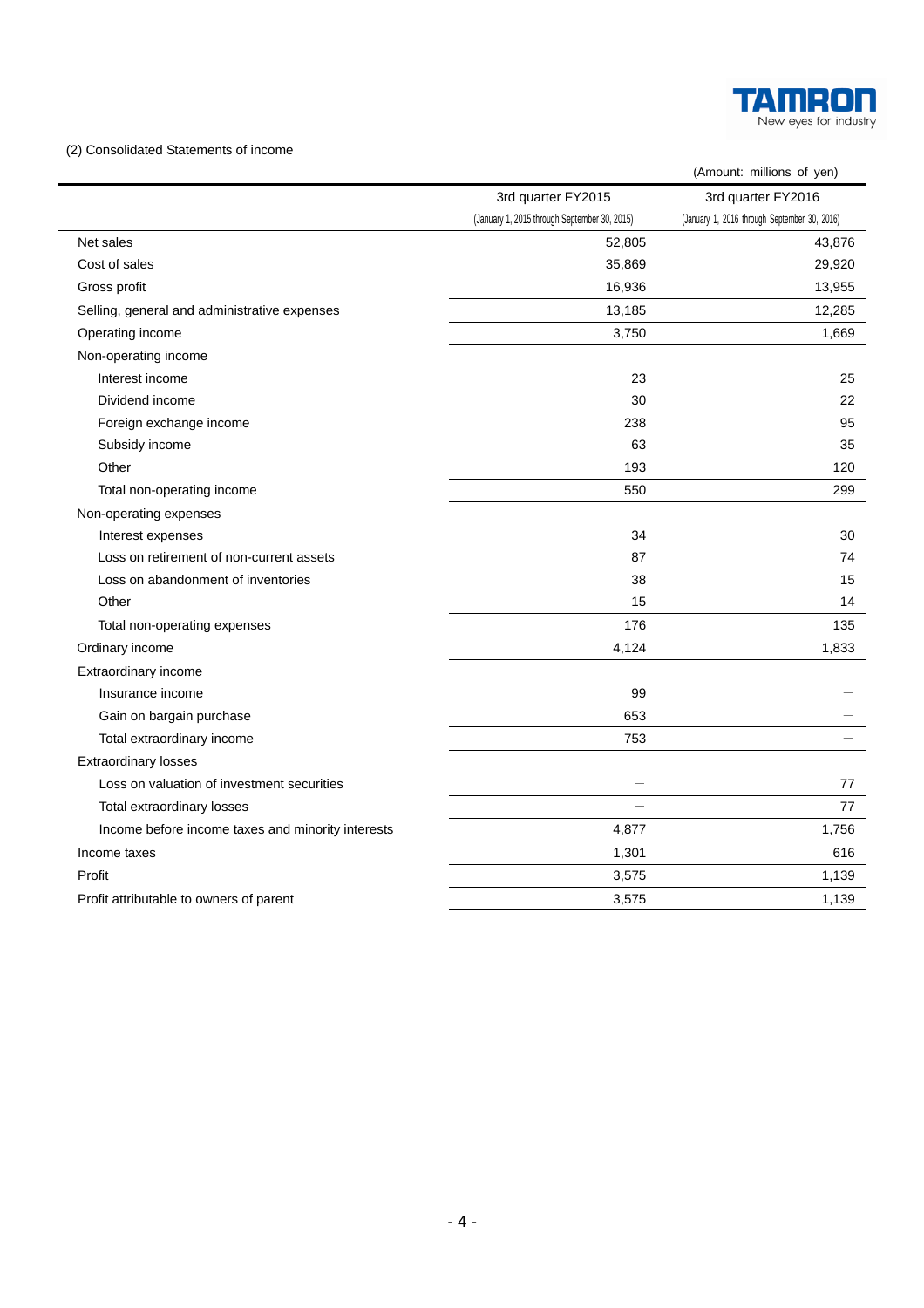

(3) Consolidated Statements of Comprehensive Income

|                                                       |                                              | (Amount: millions of yen)                    |
|-------------------------------------------------------|----------------------------------------------|----------------------------------------------|
|                                                       | 3rd quarter FY2015                           | 3rd quarter FY2016                           |
|                                                       | (January 1, 2015 through September 30, 2015) | (January 1, 2016 through September 30, 2016) |
| Profit                                                | 3,575                                        | 1,139                                        |
| Other comprehensive income                            |                                              |                                              |
| Valuation difference on available-for-sale securities | (51)                                         | (207)                                        |
| Foreign currency translation adjustment               | (1,230)                                      | (4, 169)                                     |
| Remeasurements of defined benefit plans, net of tax   | 27                                           | 39                                           |
| Total other comprehensive income                      | (1,254)                                      | (4, 337)                                     |
| Comprehensive income                                  | 2,320                                        | (3, 197)                                     |
| Comprehensive income attributable to                  |                                              |                                              |
| Comprehensive income attributable to owners of parent | 2,320                                        | (3, 197)                                     |
|                                                       |                                              |                                              |